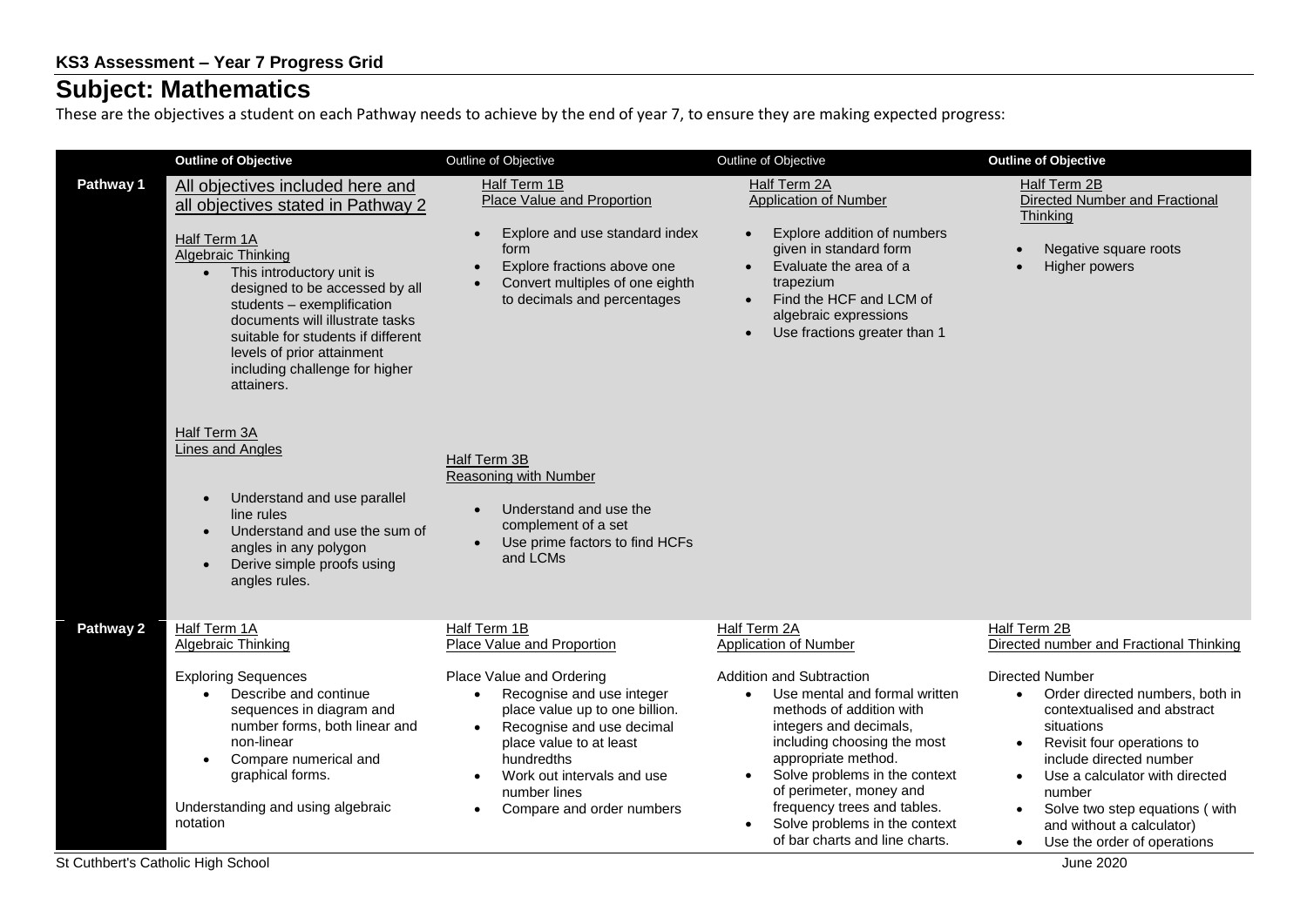### **KS3 Assessment – Year 7 Progress Grid**

- change between fractions, mals and percentages for iples of one tenths and one ter.
- pret pie charts.
- valent fractions
- vert between other fraction. mals and percentages.

Multiplication and division

- Multiply by  $10,100$  and  $1000$ , 0.1 and 0.01, and convert metric units.
- Use mental and formal written methods of multiplication and division.
- Find HCF and LCM of small numbers
- Evaluate areas of triangles, rectangles and parallelograms.
- Find the mean of a set of numbers.
- Find simple fractions and percentages of amounts.
- Begin to use the order of operations.

Fractions and percentages of amounts

• Work out simple fractions and percentages of amounts, with and without a calculator.

Adding and subtracting fractions

- Represent tenths ad hundredths on diagrams and number lines.
- Convert mixed numbers and improper fractions with the same denominator, one denominator a multiple of the other and different denominators.
- Add and subtract fractions and decimals to each other.

St Cuthbert's Catholic High School June 2020

# th Number

- tal arithmetic strategies
- known facts to derive other
- uate an algebraic ession given a related fact
- estimation

#### bability

- derstand and use set ation
- and interpret Venn rams
- erstand and use the uage of probability
- ulate the probability of a le event
- the sum of probabilities of vent is 1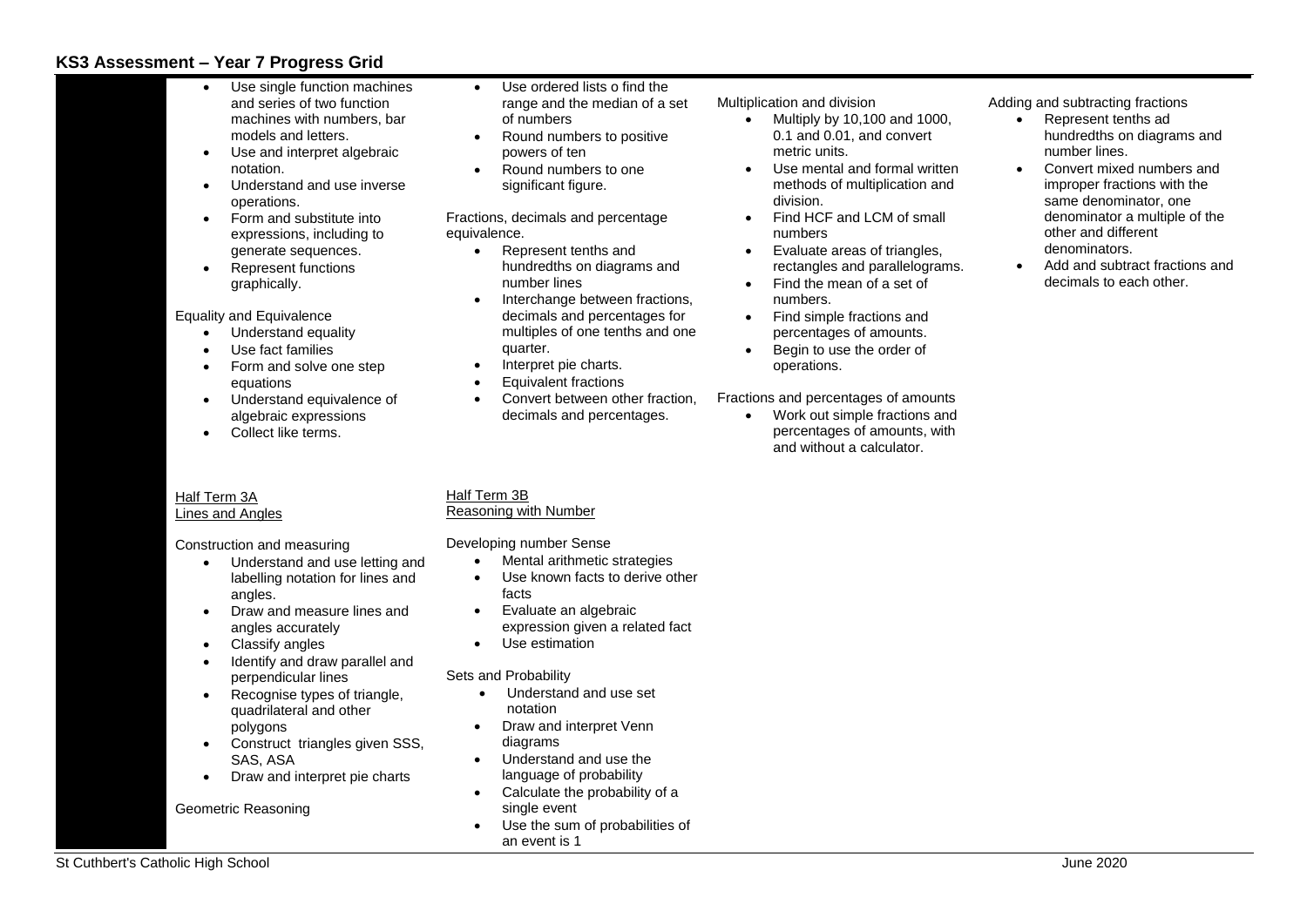## **KS3 Assessment – Year 7 Progress Grid**

|           | Calculate and use angles at a<br>$\bullet$<br>point, angles on a straight line<br>and vertically opposite angles.<br>Calculate missing angles in<br>$\bullet$<br>triangle and quadrilaterals.                              | Prime numbers and Proof<br>Recognise prime, square and<br>triangle numbers<br>Express a number as a product<br>$\bullet$<br>of prime factors<br>Powers and roots<br>$\bullet$<br>Make and test conjectures<br>$\bullet$<br>Understand and use counter<br>examples |                                                                                                                                                                                                                 |                                                                                                                                                                                                                                                                |
|-----------|----------------------------------------------------------------------------------------------------------------------------------------------------------------------------------------------------------------------------|-------------------------------------------------------------------------------------------------------------------------------------------------------------------------------------------------------------------------------------------------------------------|-----------------------------------------------------------------------------------------------------------------------------------------------------------------------------------------------------------------|----------------------------------------------------------------------------------------------------------------------------------------------------------------------------------------------------------------------------------------------------------------|
| Pathway 3 | Half Term 1A<br>Algebraic Thinking<br><b>Exploring Sequences</b>                                                                                                                                                           | Half Term 1B<br>Place Value and Proportion<br>Place Value and Ordering                                                                                                                                                                                            | Half Term 2A<br><b>Application of Number</b><br><b>Addition and Subtraction</b>                                                                                                                                 | Half Term 2B<br>Directed number and Fractional Thinking<br><b>Directed Number</b>                                                                                                                                                                              |
|           | Describe and continue<br>sequences in diagram and<br>number forms, both linear and<br>non-linear                                                                                                                           | Recognise and use integer<br>place value up to one billion.<br>Recognise and use decimal<br>place value to at least<br>hundredths                                                                                                                                 | Use mental and formal written<br>methods of addition with<br>integers and decimals,<br>including choosing the most<br>appropriate method.                                                                       | Order directed numbers, both in<br>contextualised and abstract<br>situations<br>Revisit four operations to<br>$\bullet$<br>include directed number                                                                                                             |
|           | Understanding and using algebraic<br>notation<br>Use single function machines<br>$\bullet$<br>and series of two function<br>machines with numbers, bar<br>models and letters.<br>Use and interpret algebraic<br>$\bullet$  | Work out intervals and use<br>$\bullet$<br>number lines<br>Compare and order numbers<br>$\bullet$<br>Use ordered lists o find the<br>$\bullet$<br>range and the median of a set<br>of numbers                                                                     | Solve problems in the context<br>of perimeter, money and<br>frequency trees and tables.<br>Solve problems in the context<br>of bar charts and line charts.                                                      | Use a calculator with directed<br>$\bullet$<br>number<br>Solve two step equations (with<br>and without a calculator)<br>Use the order of operations                                                                                                            |
|           | notation.<br>Understand and use inverse<br>$\bullet$<br>operations.<br>Form and substitute into<br>$\bullet$<br>expressions, including to<br>generate sequences.<br><b>Equality and Equivalence</b><br>Understand equality | Fractions, decimals and percentage<br>equivalence.<br>Represent tenths and<br>$\bullet$<br>hundredths on diagrams and<br>number lines<br>Interchange between fractions,<br>$\bullet$<br>decimals and percentages for<br>multiples of one tenths and one           | Multiplication and division<br>Multiply by 10,100 and 1000,<br>and convert metric units.<br>Use mental and formal written<br>methods of multiplication and<br>division.<br>Find HCF and LCM of small<br>numbers | Adding and subtracting fractions<br>Represent tenths ad<br>$\bullet$<br>hundredths on diagrams and<br>number lines.<br>Convert mixed numbers and<br>improper fractions with the<br>same denominator and where<br>one denominator is a multiple<br>of the other |
|           | Use fact families<br>Form and solve one step<br>equations<br>Understand equivalence of<br>$\bullet$<br>algebraic expressions<br>Collect like terms.                                                                        | quarter.<br><b>Equivalent fractions</b>                                                                                                                                                                                                                           | Evaluate areas of triangles and<br>rectangles<br>Find the mean of a set of<br>numbers.<br>Find simple fractions and<br>percentages of amounts.<br>Begin to use the order of<br>operations.                      | Add and subtract fractions and<br>$\bullet$<br>decimals to each other.                                                                                                                                                                                         |
|           |                                                                                                                                                                                                                            | Half Term 3B<br><b>Reasoning with Number</b>                                                                                                                                                                                                                      |                                                                                                                                                                                                                 |                                                                                                                                                                                                                                                                |